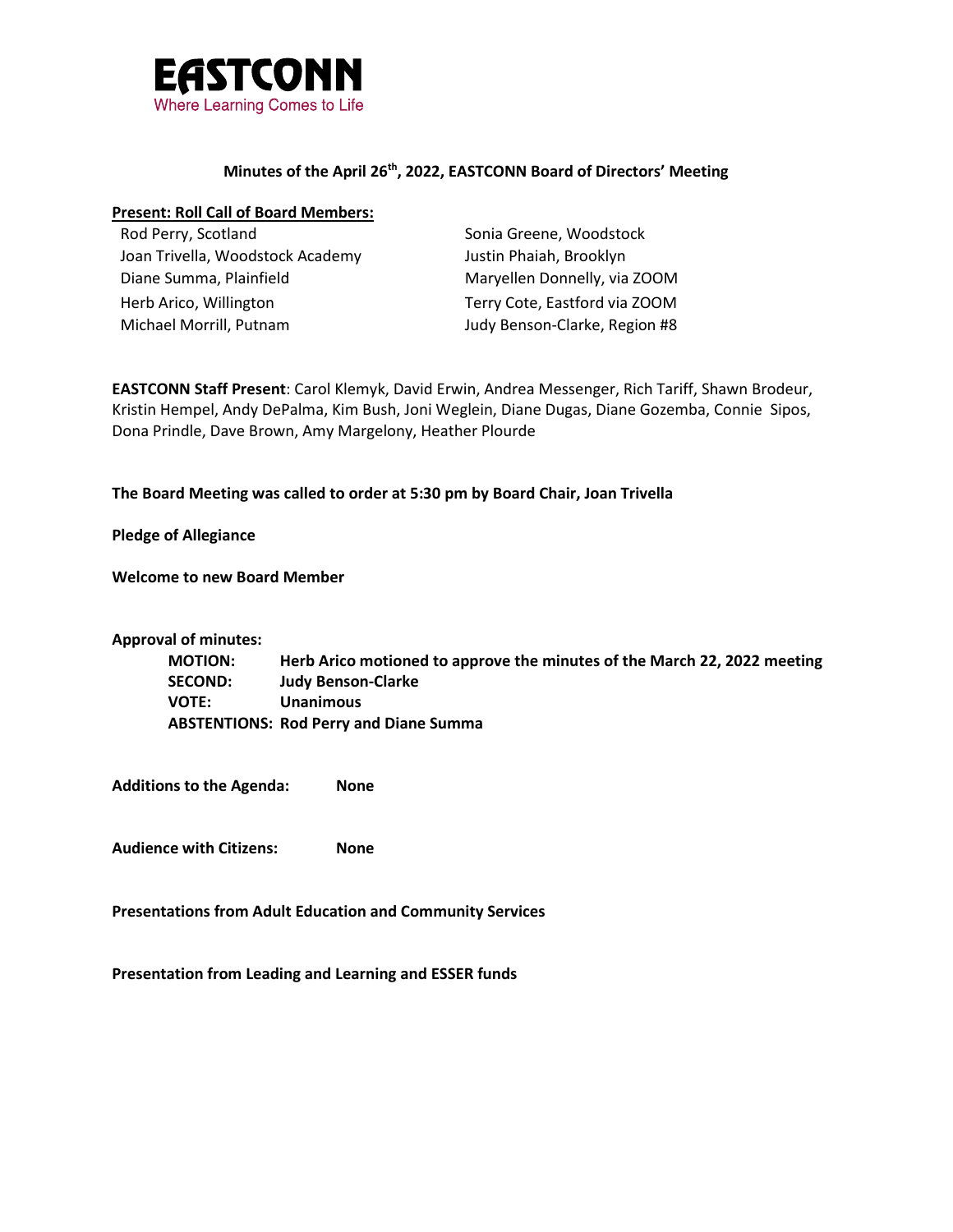

# **SUB-COMMITTEE REPORTS:**

**Policy:** 

### **No report – Policy did not meet in April**

#### **Finance:**

- The Committee met and reviewed the March financials
- Will provide a more detailed report later in the Agenda under New Business

### **Facilities:**

### **No report – Facilities did not meet in April**

- Director of Facilities and Executive Director will be working with CFO on finding resources
- Discussion around the purchase of two new trucks, 3 new heat pumps for the Hampton site for the de-humidification problem in the building
- Need a generator in Hampton
- HVAC system at ACT operating only on a third capacity of the two units currently there
- Building renovation of the Transportation department space is VERY limited and could expand services with a new location
- Internet server at Hampton
- Heat Pumps replacement is very costly
- Discussed the recent purchase of a box truck with a lift gate

#### **Herb Arico left the meeting at 6:30 pm**

#### **Head Start Updates:**

No report – Policy Council did not meet in April

#### **Updates on Executive Director Search:**

- The Search is well underway. Contracted with NESDEC
- Focus Groups are taking place this week
- NESDEC will compile all the information and bring that info back to the Search Committee

#### **Enrollment Report:**

- Discussion around the Agency plan to increase enrollment at the magnets as it relates to funding
- Discuss about the vision of increasing marketing strategies and what that would look like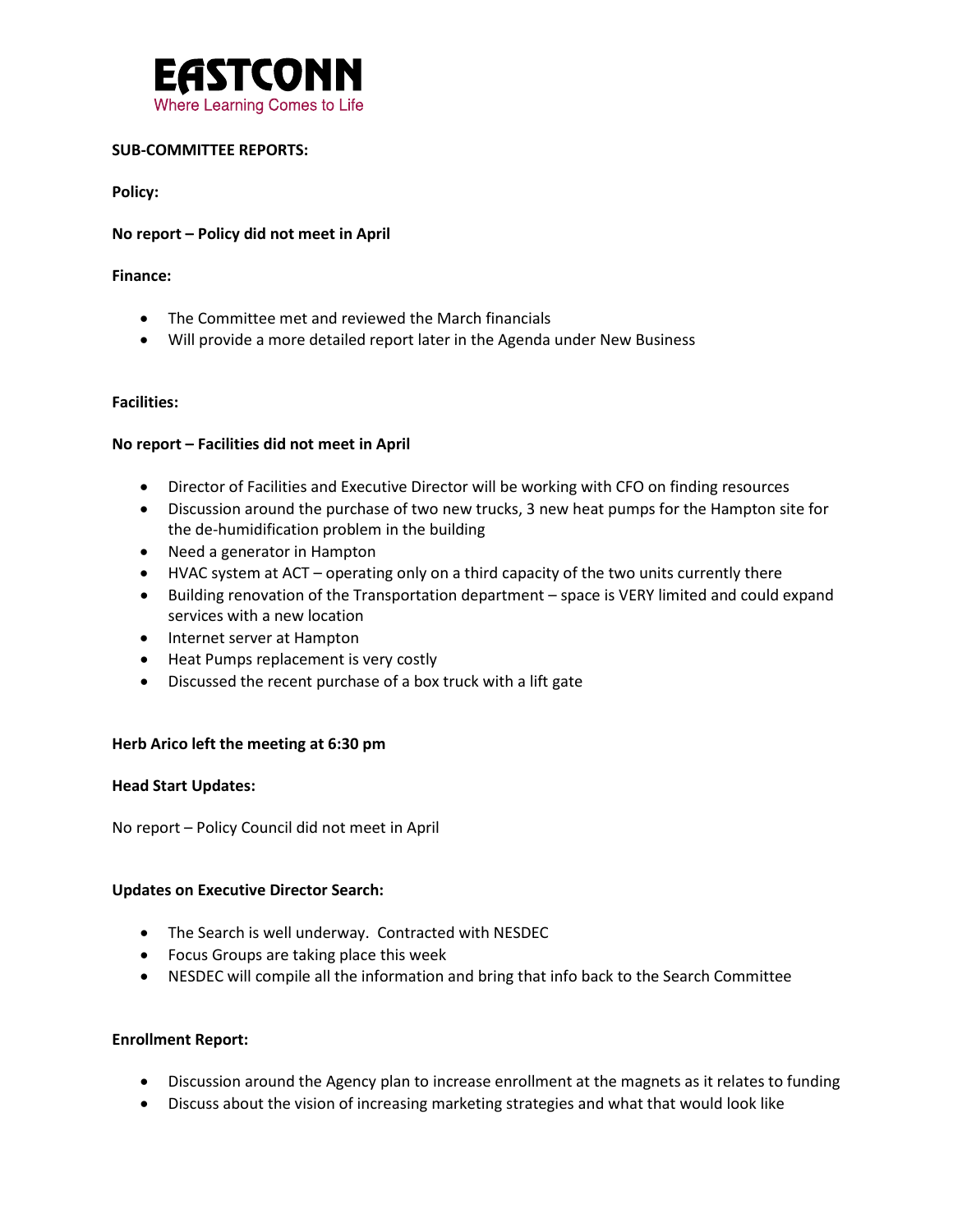

- 22 different districts send students to QMC
- Discussion around Personalized Learning
- The plan for freshman taking college courses
- 40 different districts send students to ACT

# **Michael Morrill left the meeting at 7:00 pm**

### **Division Director's Report and Updates:**

Entire area of hiring still remains unpredictable. Expanded the platforms that we use to find good candidates to join EASTCONN Live-scan online electronic fingerprinting has been upgraded and the process is now very fluid Food Service Department is celebrating their tenth year!! Name of the new Autism Program: BRIDGES COMMUNITY SCHOOL Continued discussion around the need for replacement busses and trucks – evident in the directors' reports RESC Alliance moved to the use of the CANVAS platform last year – early childhood is utilizing the platform Killingly site visit

#### **FINANCE REPORT:**

- March discussion points highlighting \$5m in current receivables
- Seeing trend and increase in the Special Ed Programs especially psychological services
- Discussion around the revenue compared to expenses and around the items that hit hard at the end of the year – i.e. balloon payments
- Closely monitoring agency costs especially items like gas and food

#### **HUMAN RESOURCES REPORT:**

- Joan Trivella led the discussion around the HR report honing in on priority jobs finally seeing a lot of progress
- Will provide an updated ORG chart for a future meeting

#### **CONSENT AGENDA:**

**Approval of the Program Enhancement Project Grants for 2022-2023:**